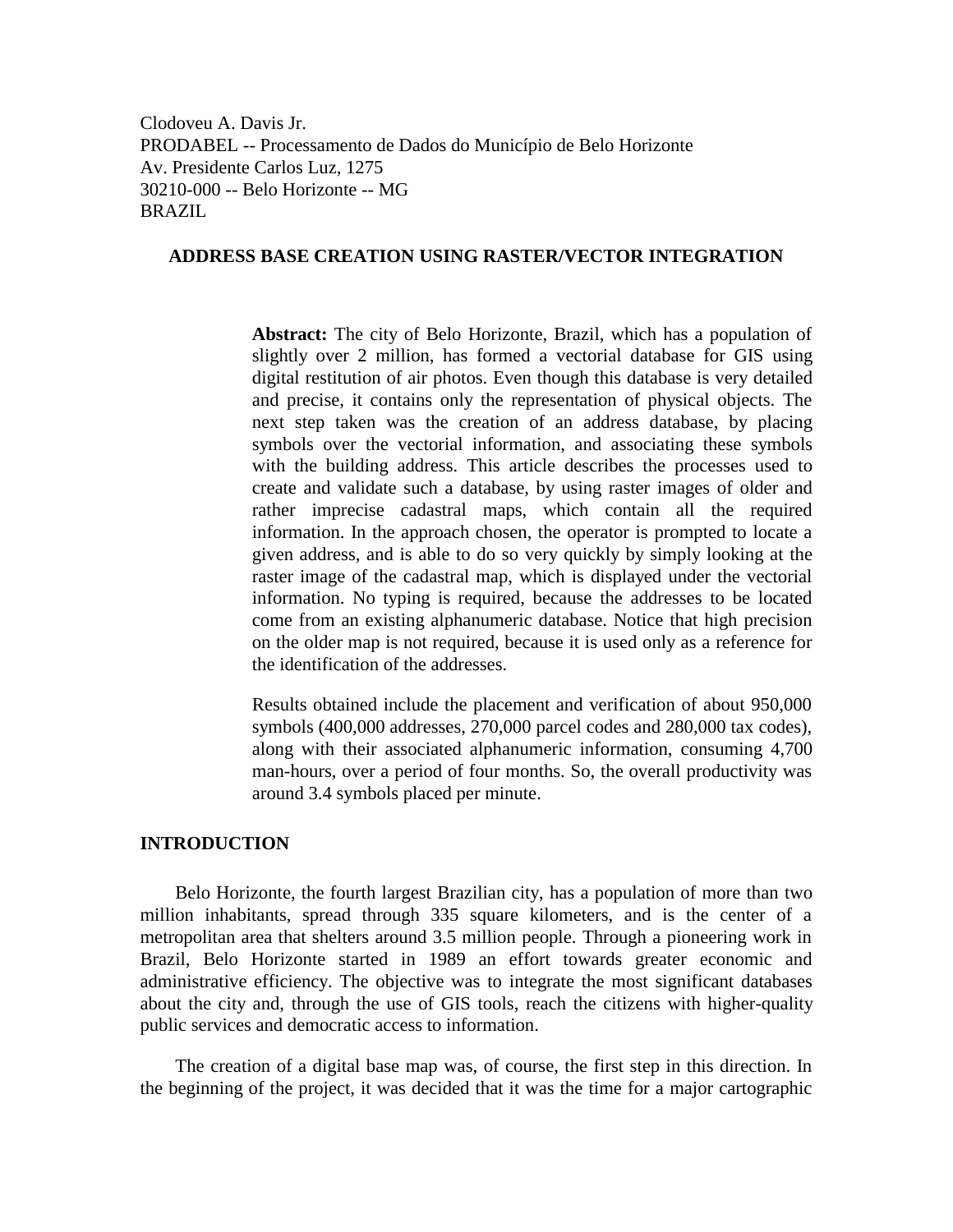update, since the most recent map sheets corresponded to an air photo survey completed in 1972. Even though this material had been suffering minor updates ever since, it was clear that these maps lacked precision and did not reflect the reality accurately.

The project then proceeded, to produce a revised set of landmarks, a new photogrammetry, and a new set of maps. Initially, the creation of maps from air photos was specified in digital form, so that it would always be possible to generate new originals from the files, making the updating process easier. However, the richness of the digital material gathered in this process led to geoprocessing, and a large number of applications were then envisioned to make effective use of the newly collected data.



**Figure 1 - A sample of Belo Horizonte's base map**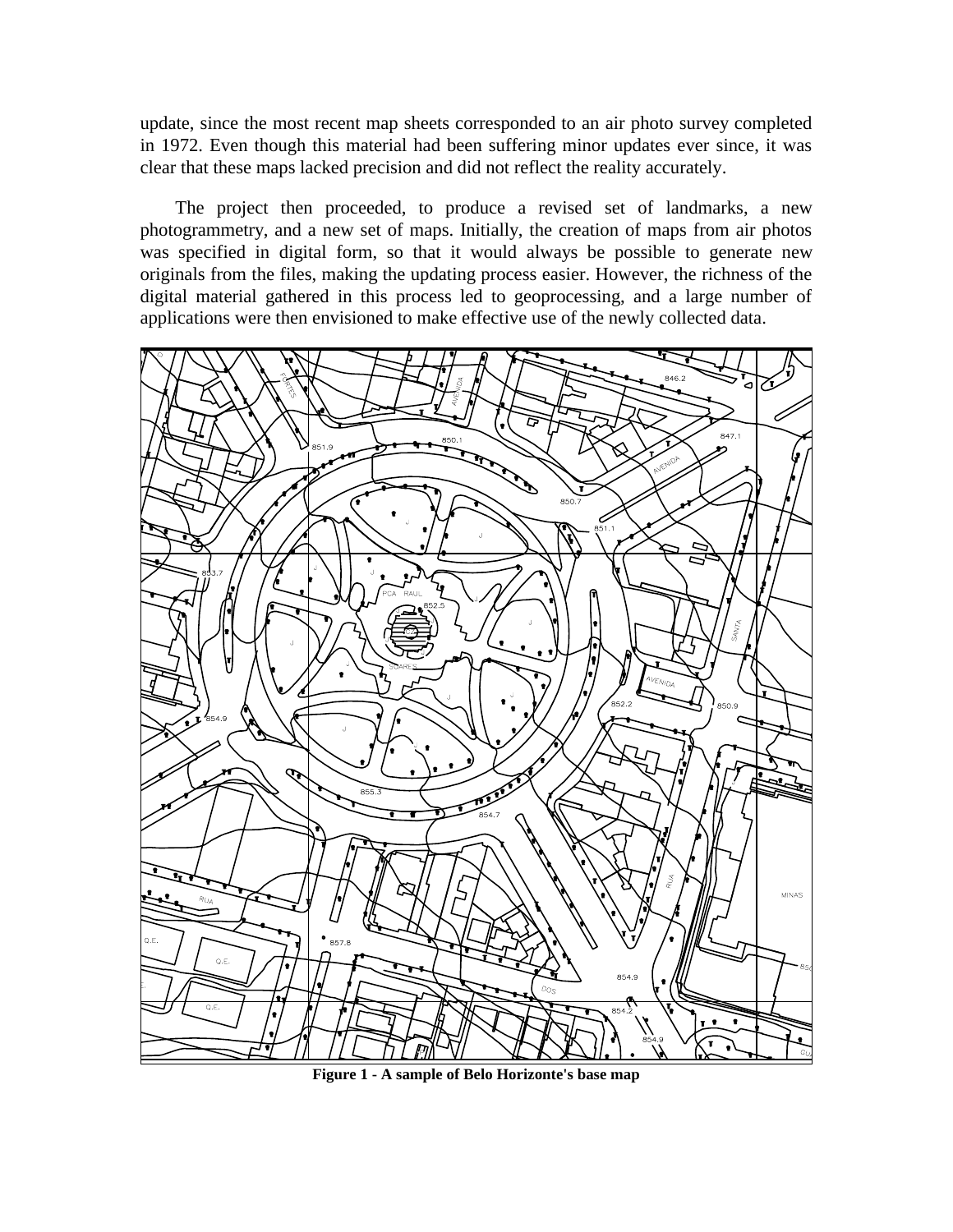The digital database that was created from the air photos includes around 4 million geographic objects, divided in about 90 different categories, or layers. Even though this database is very detailed and precise (figure 1), it lacks the ability of helping users and applications to locate points in the city in a simple and fast way. The next phase would then be the creation of an address base, a necessary and very important step towards bringing other databases to the GIS. The importance of having a good address base was very clear to us, since most existing databases use some kind of addressing. Furthermore, street addresses are one of the main ways that common people have to position themselves in the city.

### **THE ADDRESS BASE**

In Belo Horizonte, given the reality and the great perspectives of the GIS project, a large number of state and federal organizations joined the municipal administration in a cooperative agreement. This agreement meant to reduce data collection and maintenance costs throughout the involved agencies, creating a common set of data for the city, which would be shared by all (Parent 1991).

In the early stages of this agreement, no agency had any hardware or software dedicated to GIS, so efforts were directed towards available alphanumeric data. The first real product of the cooperation was the creation of a common street code table, by means of which addresses from all databases could be compared. Using this big conversion table (Belo Horizonte has about 16,000 streets), it was possible to create an alphanumeric address table, with data collected mainly from the taxing database (maintained by the city's administration), the electric billing database (from the state's power company) and the water billing database (from the state's sanitation company). The resulting alphanumeric address base contains around 410,000 different addresses. After this was done, we gave the address base a final form by adding the corresponding parcel codes and tax codes, according to the city's files. Of course, addresses that came from the other databases would not have any associated parcel or tax code.

The problem now was, how could we georeference the addresses and parcel codes in a practical and economical way? The answer came from observing the existing cadastral maps. Even though they are cartographically imprecise, they contain all of the parcel codes, according to the urban cadastre, and most of the addresses, collected on the field several years ago.

That led us to the process of scanning these older maps, to show them as digital images on the screen of the GIS workstations, underneath the vectorial database (Graça 1990). Using this technique, operators would read the parcel codes and addresses from the raster, in their approximate geographic positions, being then able to decide where to place them in the vectorial base.

Notice that our parcels are not topologically closed yet, because the base map only contained physical objects (walls, fences, buildings), as observed from the air photos. Not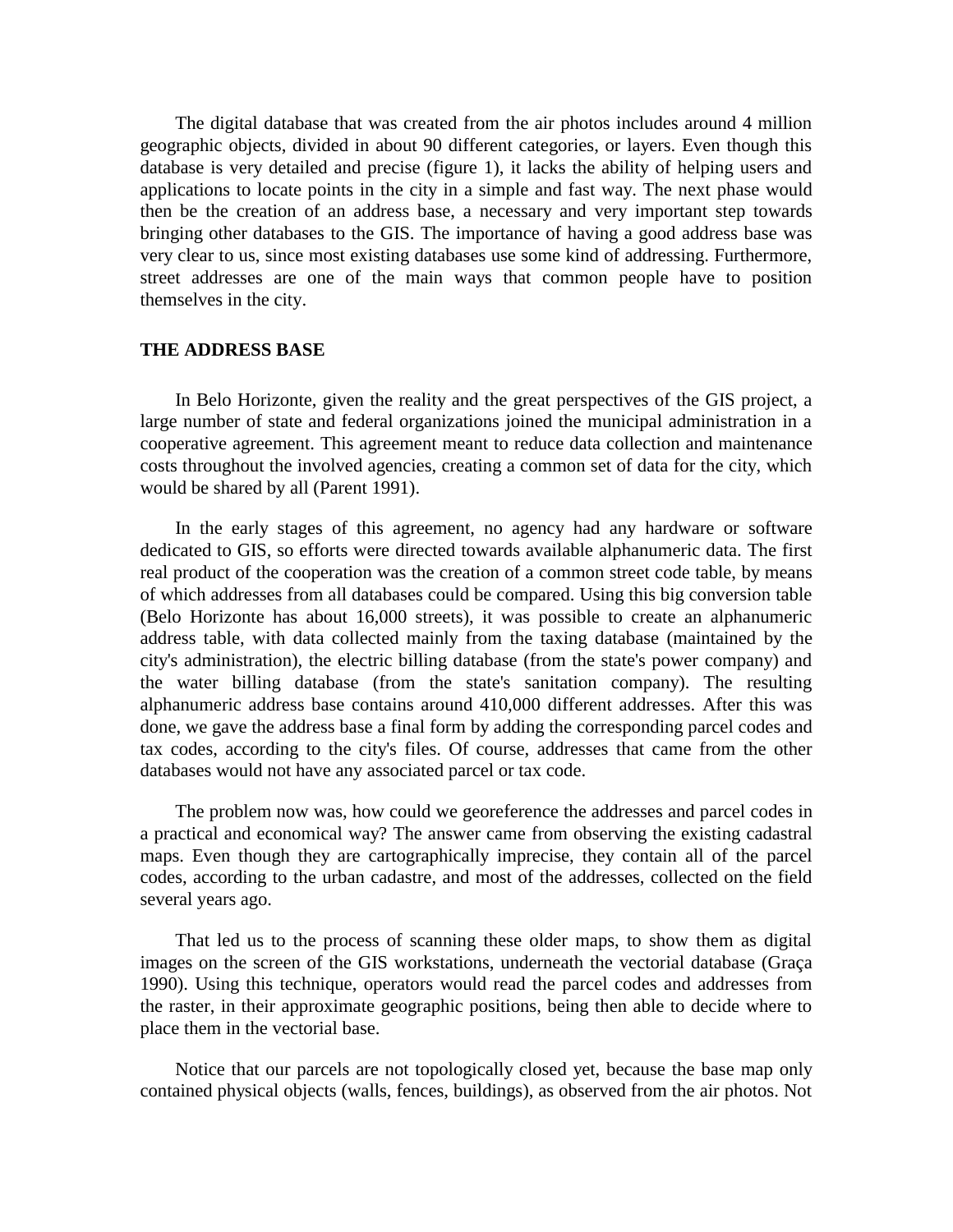having closed parcels shuts the door to many interesting applications, but we figured that there were other ways to get the GIS data to good use quickly, without so much effort. So, we decided to represent addresses, parcel codes and tax codes as different symbols, that are related to one another through the GIS data model, saving the parcel closing problem to a later stage. When we finally get our parcels closed, the correct codes will already be placed, and the symbols we created could then be treated as centroids for the parcel polygons.

Not much precision was required, because the symbols could be placed anywhere inside the parcel, for future uses. In this sense, the older maps' lack of precision did not matter much, but their use in raster format would lead to significant productivity gains.

#### **RASTER BASE FORMATION**

Since the GIS software we use only adds the capability of *displaying* raster images underneath vector data, but does not include any tools to *prepare* raster images for display, we had to develop some algorithms of our own.

Our GIS software demands that only the inner part of the map (i.e., the map itself, excluding margins and legends) must be tied to a vectorial rectangular object, which has to contain an alphanumeric field to indicate the raster file name. This rectangle should be placed in the geographic coordinates that correspond to the part of the space covered by the map sheet. When it is necessary to display the raster file, the software looks for the correct filename within the rectangle's attributes and then displays it inside the vectorial bounds. Using this approach with articulated map sheets, that cover the whole city, we have a *continuous raster database*, also interesting for many other applications.

The tricky part is how to remove the unnecessary information from a scanned map sheet, and, preferentially *at the same time,* execute the proper adjustments to the image, in order to compensate for scanner skewing and other distortions. Our algorithm uses a particularization of the resampling technique (Niblack 1986; Gonzales and Wintz 1987; Davis 1992), demanding from the user the coordinates of the four corners of the inner part of the map, to be used as control points. Using the control point coordinates and the size of the resulting image, it is possible to, simultaneously, correct the image geometry and save only the interesting part of the map. The coordinates of the corners, i.e., the control points, are obtained interactively, using the mouse, through a specially written program.

Figure 2 shows a diagram of the technique, which corresponds to an *output-to-input resampling*. Initially, a transformation function is determined, using the correspondence between the control point coordinates  $(A, B, E, F)$ , from the original image, and the image extremities (H, J, K, M), from the transformed image. For each of the pixels (like D, in the diagram) in the output image (whose size -- a by b pixels, in the diagram -- is defined by the user), a pair of coordinates  $(xP, yP)$  in the input image is then calculated, using the transformation function. Most commonly, these coordinates will not be round numbers,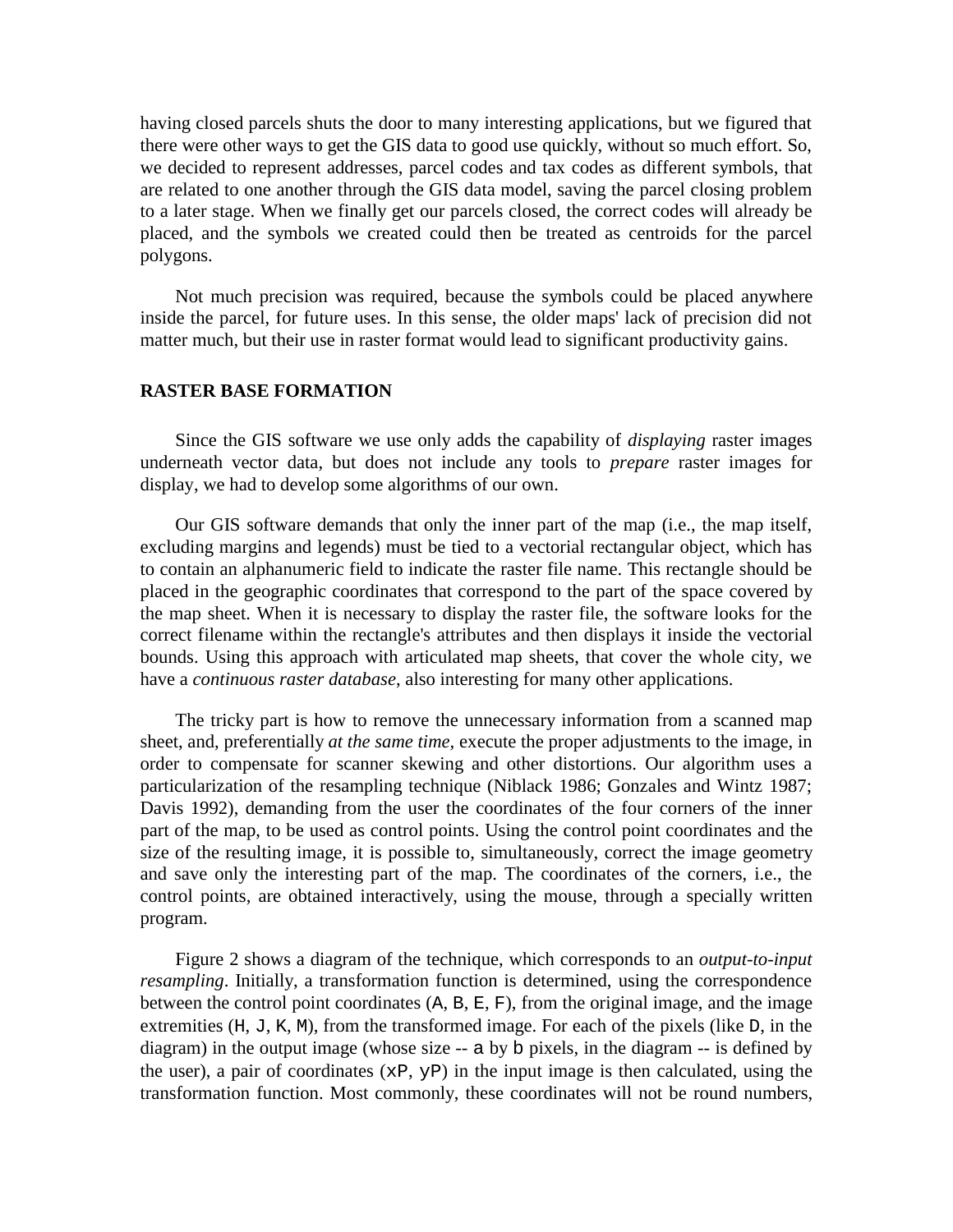making it necessary to interpolate, in order to determine whether the pixel in the output image should be black or white. Of course, because the images are always binary, the interpolation can be easily substituted by simple IFs. The algorithm's performance is further enhanced by using proper buffering and memory-handling techniques.



For our application, we had to use this algorithm with 1,226 A1 map sheets, our 1:1000 scale set. As a reference for future study of the effects of scanner distortion and skewing, we include here Table 1, which shows the variations in length and rotation of the four sides of the rectangle that contains the area of interest, in the raw scanned maps. The observed side lengths and rotations have been calculated from the control point coordinates. Since the scanning resolution is 200 dots per inch, we can calculate the expected lengths in pixels for the "ideal" rectangle. All sheets cover 600 by 500 meters of terrain, which corresponds on paper to 600 by 500 millimeters.

As it can be seen, the linear distortions are in the range of  $7 \pm 10$  pixels, which would correspond, in this case, to an extreme distortion of about 2.2 meters, or 2.2 millimeters on paper, which is much less than the actual imprecision contained in these maps. The rotation, which was thought of as a big potential problem, in fact is not so significant.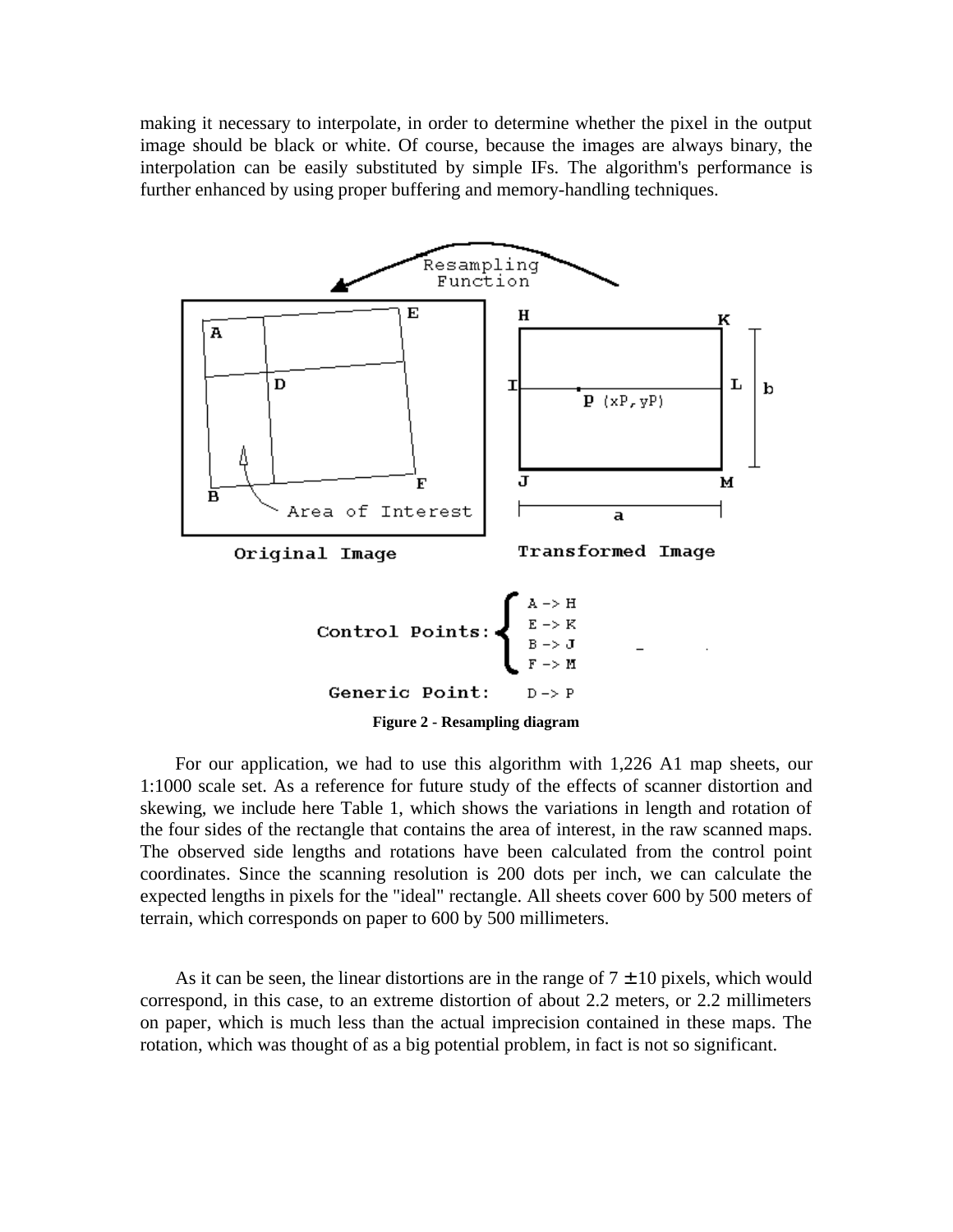|               | Length (pixels) |         |          | <b>Rotation (degrees)</b> |          |
|---------------|-----------------|---------|----------|---------------------------|----------|
| <b>Side</b>   | <b>Expected</b> | Average | Std.Dev. | Average                   | Std.Dev. |
| Left          | 3937            | 3952    | 2.9      | 0.20                      | 0.16     |
| Right         | 3937            | 3946    | 10.7     | 0.25                      | 0.31     |
| Top           | 4724            | 4729    | 13.1     | 0.21                      | 0.19     |
| <b>Bottom</b> | 4724            | 4727    | 12.7     | 0.19                      | 0.16     |

TABLE 1 OBSERVED SCANNER SKEWING AND DISTORTION

## **ADDRESS PLACEMENT**

With the rasters at hand, and having the alphanumeric address base, we proceeded to create the actual address placement routines. There was a reasonable fear of imprecision in the address base, too, since the expected figure for the city's addresses was something around 310,000. So, there was a probable 100,000 erroneous addresses in the alphanumeric database, a number that was allowed to grow that high mainly because of the impossibility to consist address data. If postmen could live with that (while delivering taxes, electrical and water bills), so had we. The placement routines would have to be made smart enough to take care of special cases that might occur, without breaking the speed of the operation.

To do that, we added a field to reflect the quality of the address. This field would contain:

- **OK**, if the address can be confirmed visually using the raster information;
- **Probable**, if the address cannot be found on the raster map, but can be easily identified as a simple mistake: for instance, swapping two numbers in the street number;
- **Not found**, if the address could not be placed by some reason. In this case, the operator is prompted for a description of the reason why the address could not be found. Common explanations include "out-of-range numbering", "irregular numbering", and "street not found." At a later stage, many of those addresses will have to be field checked.

To further enhance the speed of the address placement, we separated the alphanumeric address base by blocks, according to an existing classification, used by the parcel codes. We then generated a large number of small ASCII files, containing addresses by block, sorted by street code and street number. In these files, each address can be related to a parcel code and a tax code, according to the existing alphanumeric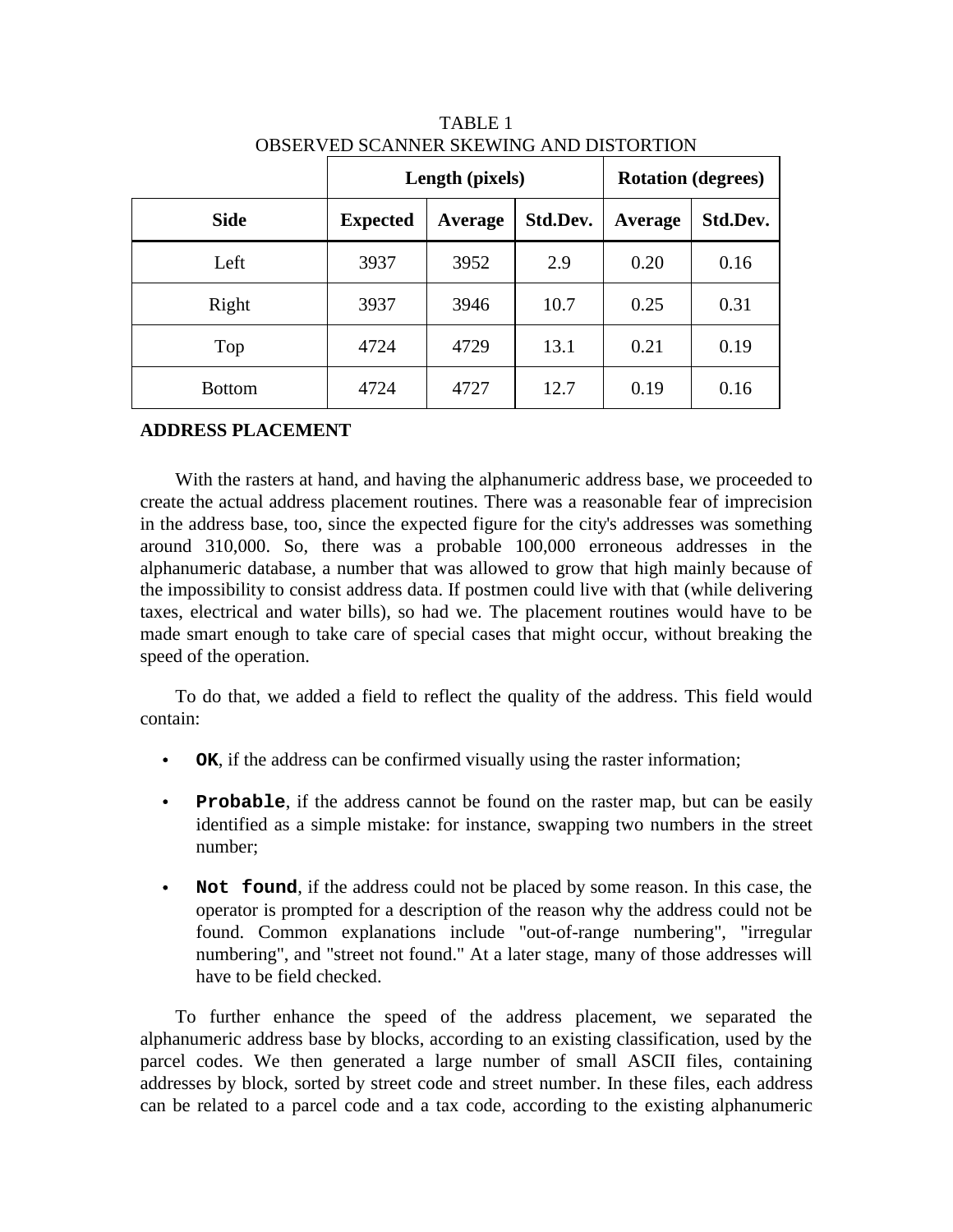

**Figure 3 - Example of raster/vector integration (The X's correspond to address symbols)**

data. In most cases, we were placing not only a point, but three, georeferencing tax and parcel codes along with the addresses. Symbols that got placed simultaneously were also tied by means of internal database relations, so that we could obtain the parcel code from a given address, and other types of combinations. This led us to the final form of the placement routine, which would be:

- 1. Select a block, indicating its code (annotated on the raster);
- 2. Start the placement routine, which will ask for the block code;
- 3. Place a block symbol somewhere inside the block (as with parcels, our blocks are not yet topologically closed);
- 4. The routine will open the external ASCII file containing addresses for that block, as gathered from the alphanumeric databases;
- 5. In order, each of the addresses will be presented to the operator, requesting the location, to be confirmed using the raster;
- 6. If the address can be placed, click the left mouse button in the correct geographic position. The routine then prompts the operator to choose a quality status from a menu (**OK** or **Probable**, as explained later);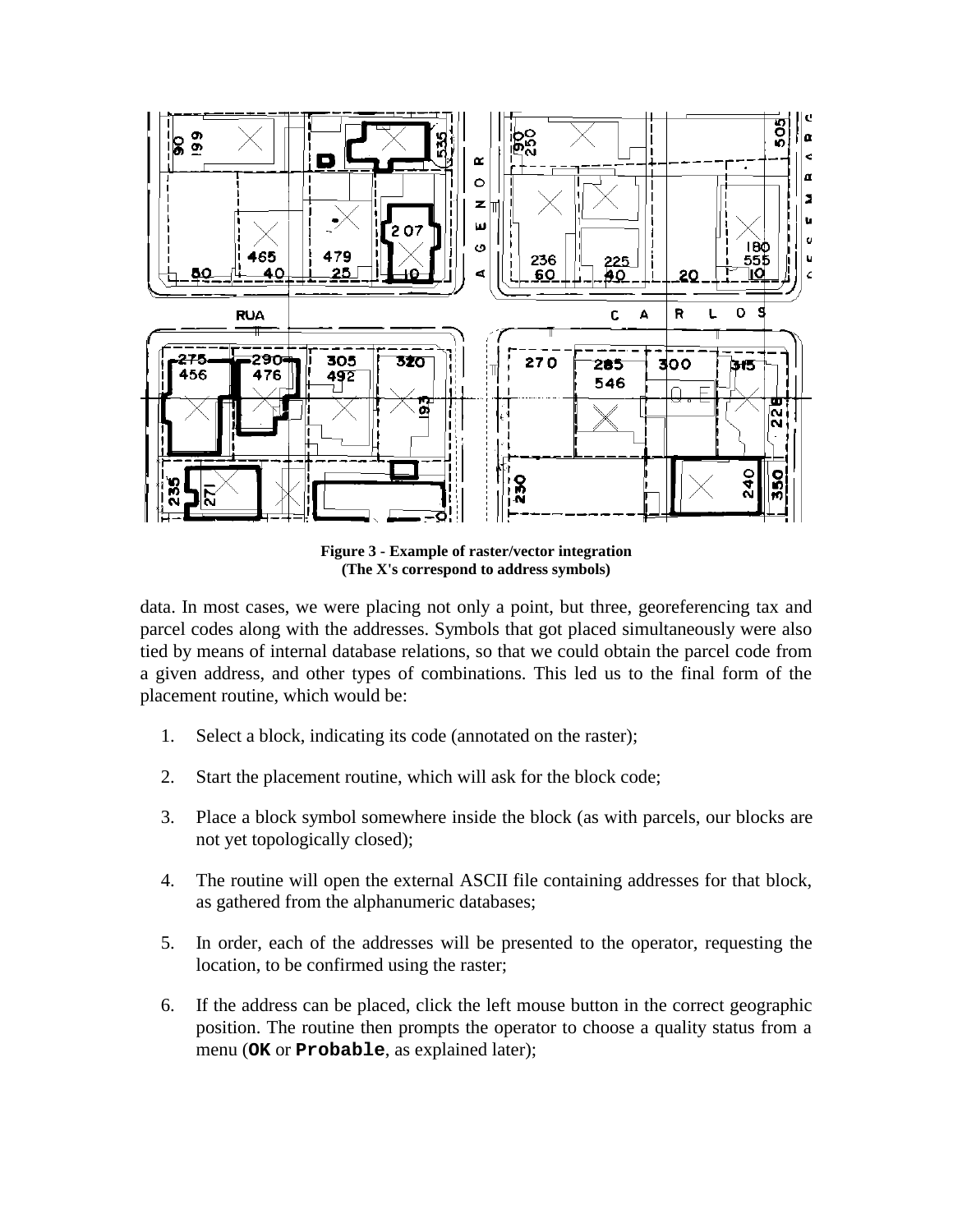- 7. If the address can not be placed, click the right mouse button. The routine will prompt the operator for a textual reason for not placing the address;
- 8. Loop to step 5, until the end of the block.

The routine includes mechanisms for interrupting the work in the middle of a block, and to resume it later without duplicating work. Some other consistency routines were developed later, so that operator mistakes could be catched.

Figure 3 shows an example of raster/vector overlay. Notice the parcel codes and street addresses annotated on the raster, and the differences between the thin vectorial lines and the thicker raster lines. Figure 4 shows a sample of the final results, with street numbers in the place of the address symbols.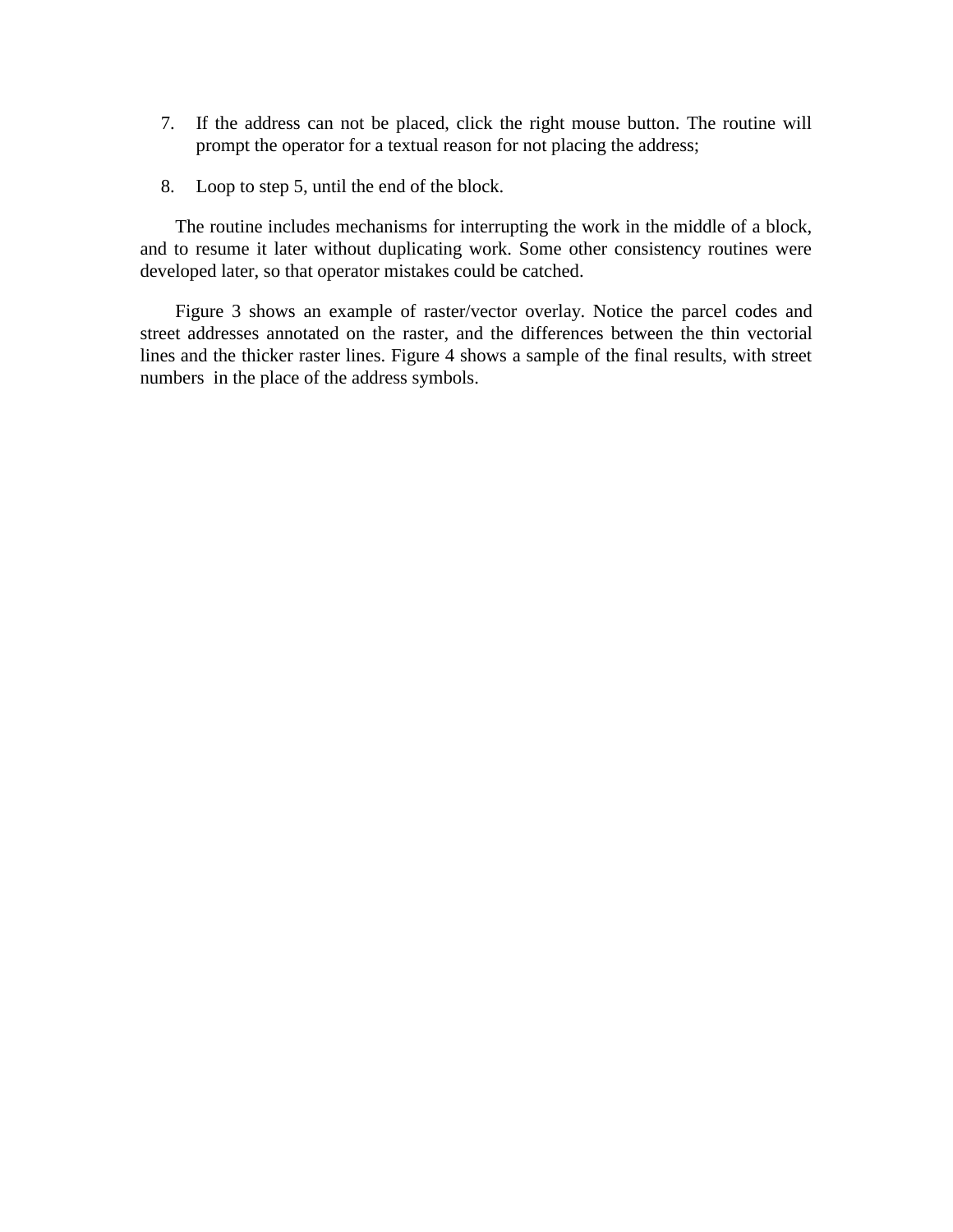

**figure 4 - Final results sample**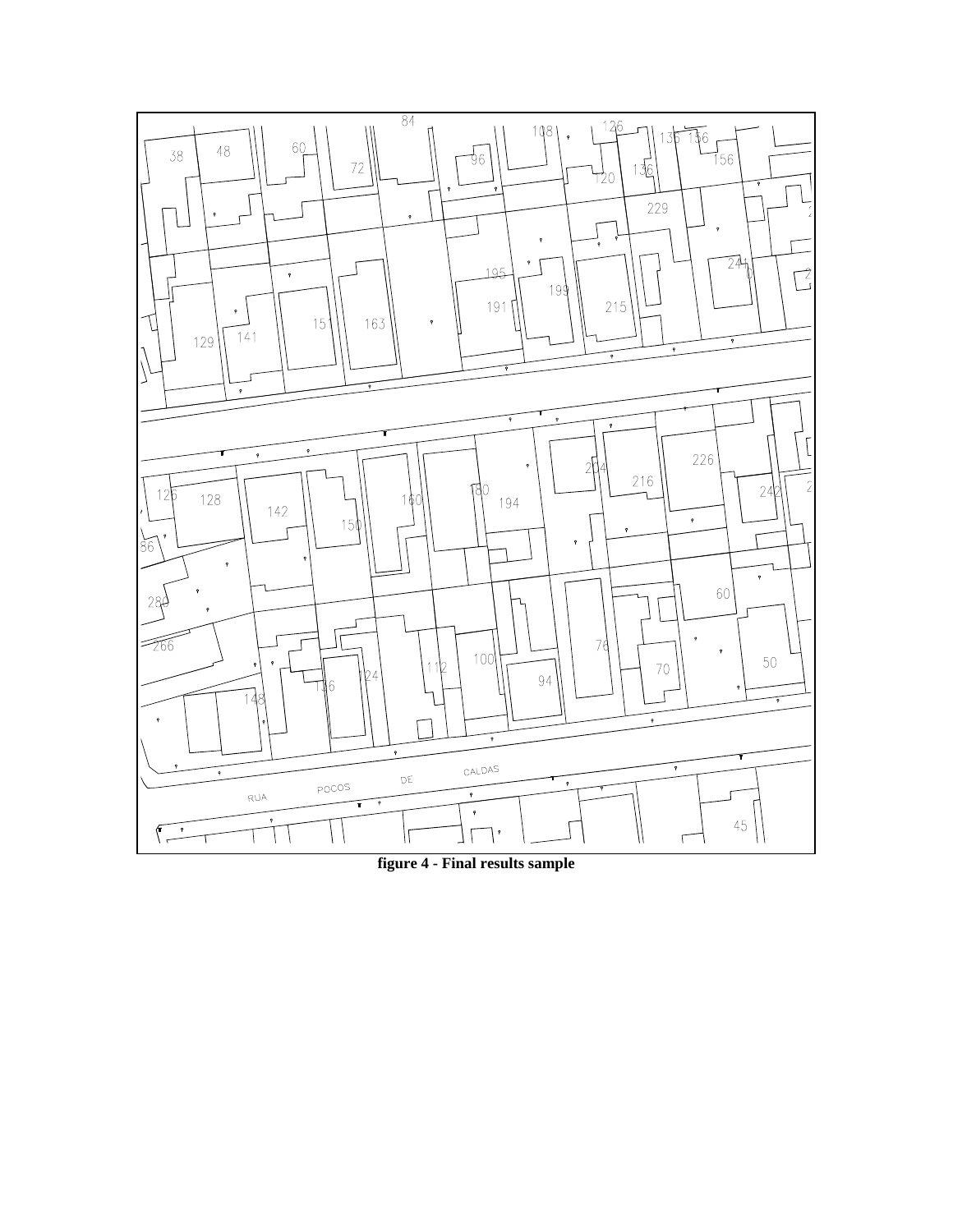#### **RESULTS**

Table 2 lists some statistics regarding the operation of the described technique. It has to be taken into account that our operators were not acquainted at all with computer equipment, being urban cadastre technicians and draftsmen. Their training, which had to include basic keyboard and mouse operation, was conducted in three days, followed by a two-day hands-on training. From then on, they were in actual production. None of these operators had ever performed a similar job, neither using GIS nor any other graphic system. What counted most, in this case, was their experience with the city's traditional cartography: many of them can easily tell which region is on the screen simply by looking at the shapes of the streets.

### TABLE 2 ADDRESS PLACEMENT PRODUCTIVITY

Total number of productive days 109

| Total manfoel of productive days | 102                                    |
|----------------------------------|----------------------------------------|
| Number of operators              | 9 during 59 days;<br>10 during 50 days |
| Total operational time           | 6,483h                                 |
| System stops                     | 1,697 h $(26,2\%)$                     |
| Productive time                  | 4,786 h (73,8 %)                       |
| Addresses placed                 | 401,000                                |
| Parcel codes placed              | 269,133                                |
| Tax codes placed                 | 279,052                                |
| <b>Blocks</b> placed             | 14,284                                 |
| Average addresses per minute     | 1.4                                    |
| Average symbols per minute       | 3.4                                    |

#### **CONCLUSIONS**

The overall productivity number, of 3.4 points per minute, reflects the method's efficiency. It is our opinion that further enhancements could be achieved if the operators had had previous experience with the GIS system, as they do now. But it is unquestionable, to us, that this productivity could not have been achieved if we did not use the raster/vector integration technique. At a very low cost, the use of raster/vector integration led us to gain also in terms of consistency, since the risk of operator